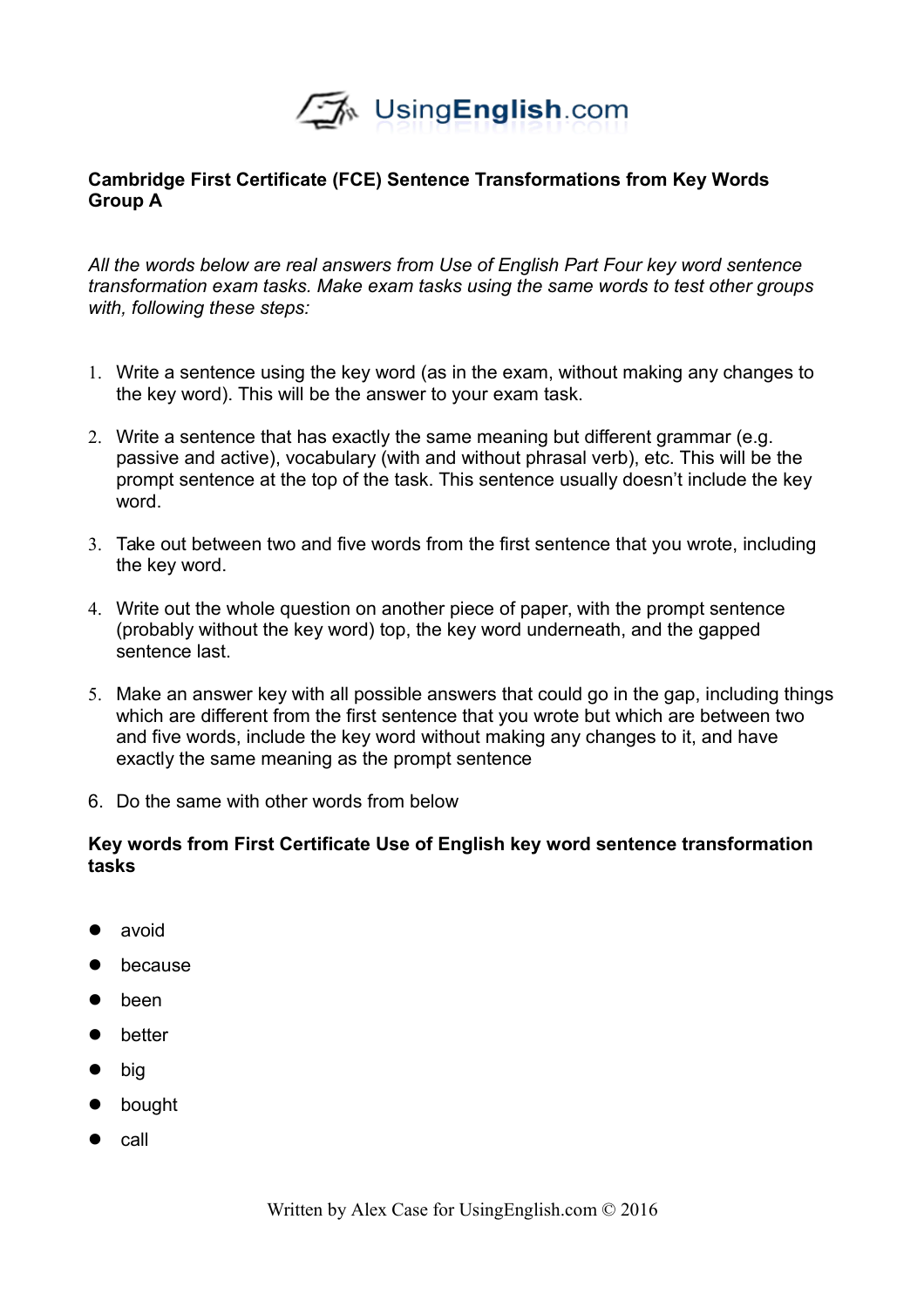

- carry
- chance
- come
- could
- even
- few
- **•** first
- **•** forward
- give
- hardly
- not

*Write as many tasks as you can in the time that your teacher gives you, then pass them to another team to answer. After ten minutes or when they have finished, pass them the answer key that you made, then take any questions they have about the tasks, answers or scoring.*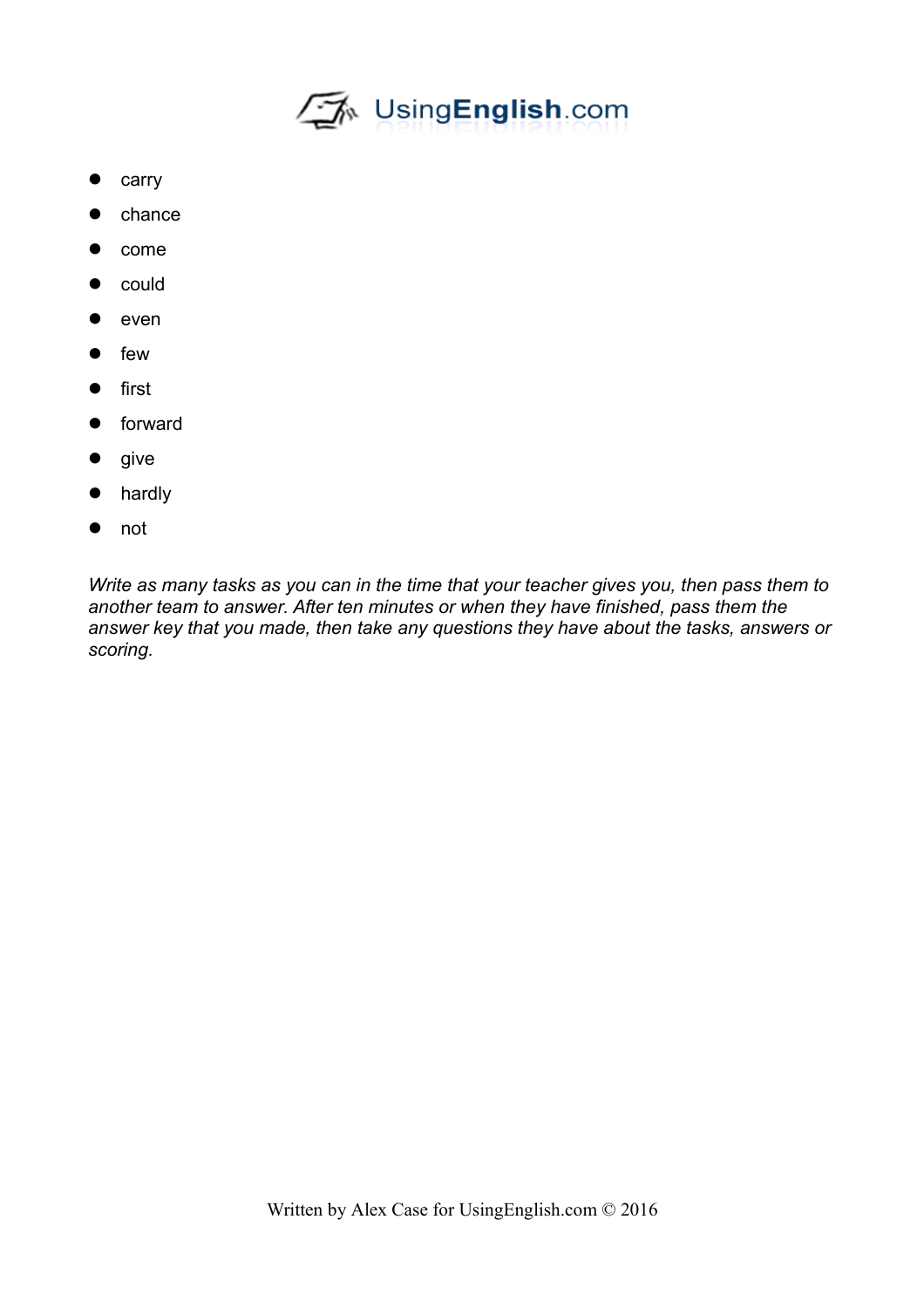

## **Cambridge First Certificate (FCE) Sentence Transformations from Key Words Group B**

*All the words below are real answers from Use of English Part Four key word sentence transformation exam tasks. Make exam tasks using the same words to test other groups with, following these steps:*

- 1. Write a sentence using the key word (as in the exam, without making any changes to the key word). This will be the answer to your exam task.
- 2. Write a sentence that has exactly the same meaning but different grammar (e.g. passive and active), vocabulary (with and without phrasal verb), etc. This will be the prompt sentence at the top of the task. This sentence usually doesn't include the key word.
- 3. Take out between two and five words from the first sentence that you wrote, including the key word.
- 4. Write out the whole question on another piece of paper, with the prompt sentence (probably without the key word) top, the key word underneath, and the gapped sentence last.
- 5. Make an answer key with all possible answers that could go in the gap, including things which are different from the first sentence that you wrote but which are between two and five words, include the key word without making any changes to it, and have exactly the same meaning as the prompt sentence
- 6. Do the same with other words from below

## **Key words from First Certificate Use of English key word sentence transformation tasks**

- idea
- $\bullet$  if
- **•** increase
- **•** instead
- long
- $\bullet$  look
- $\bullet$  mean
- $\bullet$  much